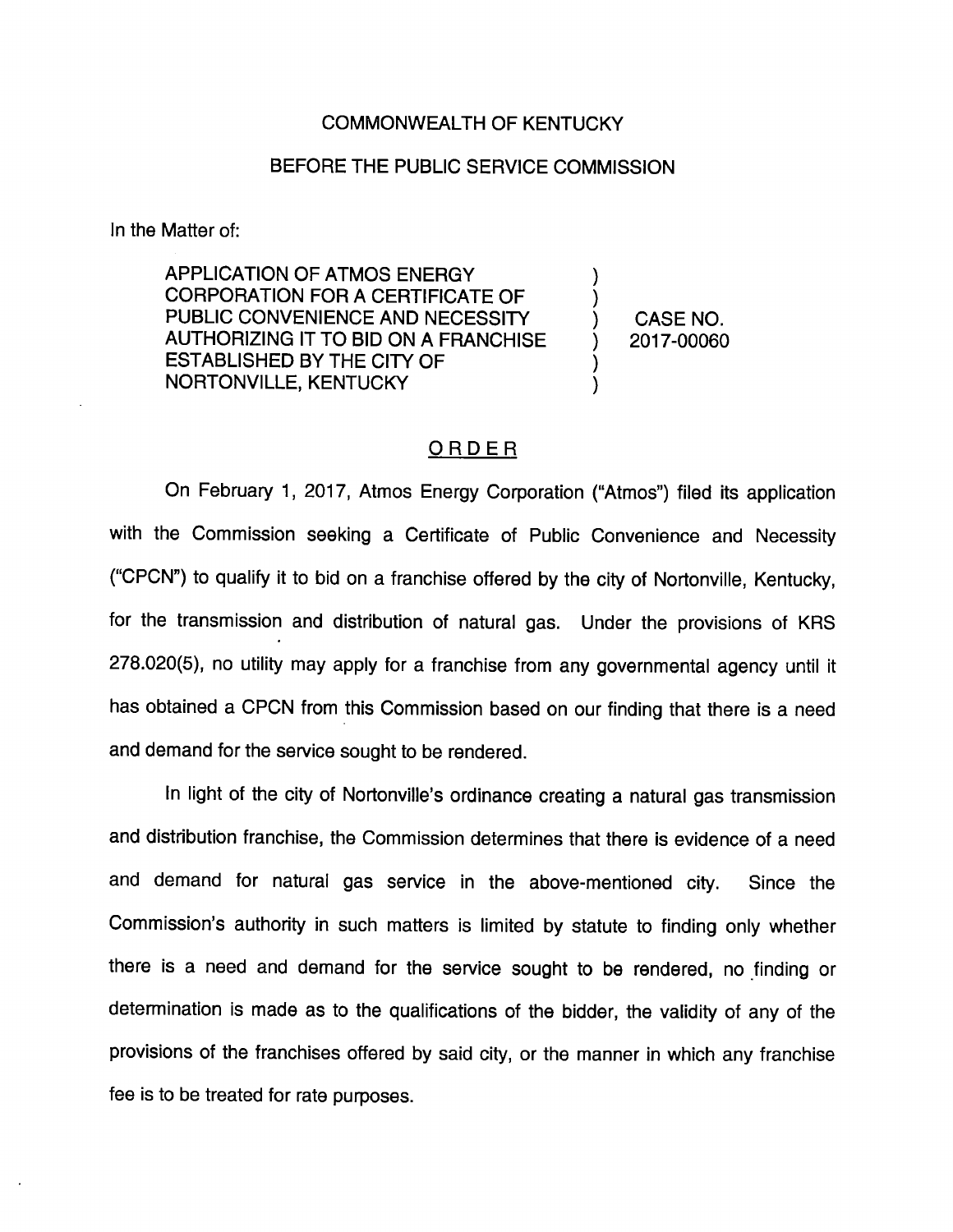## IT IS THEREFORE ORDERED that:

1. Atmos is granted a CPCN that authorizes it to bid on a franchise offered by the city of Nortonville, Kentucky, for the transmission and distribution of natural gas.

2. If Atmos is not the successful bidder, Atmos shall, within ten days of the award of the franchise at issue, file with the Commission a written notice stating that Atmos was not the successful bidder.

3. If Atmos is the successful bidder, Atmos shall, within ten days of the award of the franchise at issue, file with the Commission a copy of the executed franchise agreement and a statement disclosing the amount of the initial franchise fee.

4. If Atmos is the successful bidder, Atmos shall, within ten days of an increase or decrease in the amount of the initial franchise fee set forth in the franchise agreement, file with the Commission documentation setting forth the revised fee.

5. Any documents filed pursuant to ordering paragraphs 2, 3, or 4 of this Order shall reference the number of this case and shall be electronically submitted via the Commission's electronic Tariff Filing System.

6. This Order shall not be construed as granting a CPCN to construct utility facilities in said city.

By the Commission

ENTERED FEB 2 0 2017 KENTUCKY PUBLIC SERVICE COMMISSION

ATTEST:

Caroa D. Grunwell

Case No. 2017-00060